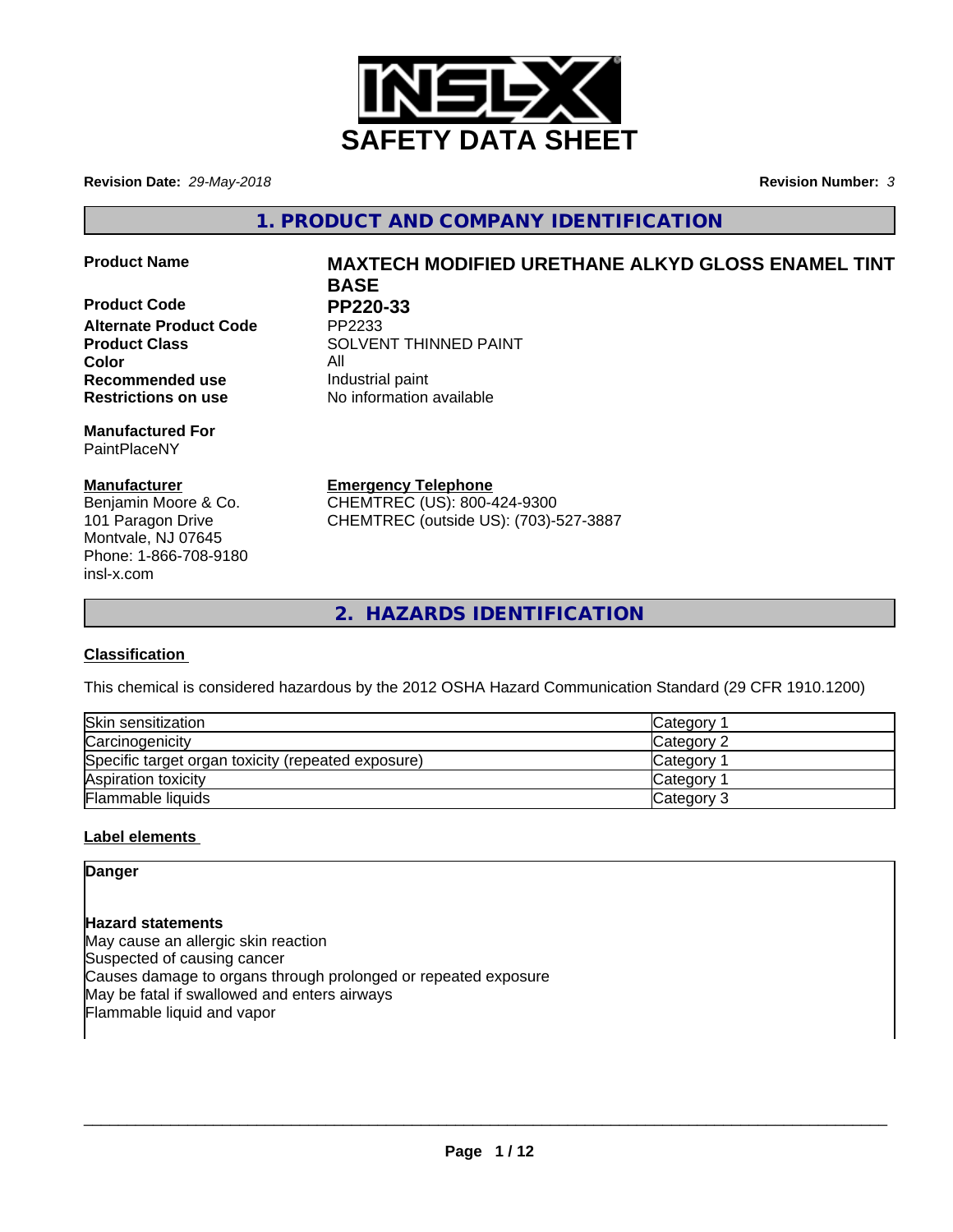## \_\_\_\_\_\_\_\_\_\_\_\_\_\_\_\_\_\_\_\_\_\_\_\_\_\_\_\_\_\_\_\_\_\_\_\_\_\_\_\_\_\_\_\_\_\_\_\_\_\_\_\_\_\_\_\_\_\_\_\_\_\_\_\_\_\_\_\_\_\_\_\_\_\_\_\_\_\_\_\_\_\_\_\_\_\_\_\_\_\_\_\_\_ PP220-33 - **MAXTECH MODIFIED URETHANE ALKYD GLOSS ENAMEL TINT BASE**



**Appearance** liquid

**Odor** solvent

## **Precautionary Statements - Prevention**

Obtain special instructions before use Do not handle until all safety precautions have been read and understood Use personal protective equipment as required Contaminated work clothing should not be allowed out of the workplace Wear protective gloves Do not breathe dust/fume/gas/mist/vapors/spray Wash face, hands and any exposed skin thoroughly after handling Do not eat, drink or smoke when using this product Keep away from heat, hot surfaces, sparks, open flames and other ignition sources. No smoking Keep container tightly closed Ground/bond container and receiving equipment Use explosion-proof electrical/ventilating/lighting/equipment Use only non-sparking tools Take precautionary measures against static discharge

## **Precautionary Statements - Response**

IF exposed or concerned: Get medical advice/attention **Skin** If skin irritation or rash occurs: Get medical advice/attention Wash contaminated clothing before reuse IF ON SKIN (or hair): Remove/Take off immediately all contaminated clothing. Rinse skin with water/shower **Ingestion** IF SWALLOWED: Immediately call a POISON CENTER or doctor/physician Do NOT induce vomiting **Fire** In case of fire: Use CO2, dry chemical, or foam for extinction

## **Precautionary Statements - Storage**

Store locked up Store in a well-ventilated place. Keep cool

## **Precautionary Statements - Disposal**

Dispose of contents/container to an approved waste disposal plant

## **Hazards not otherwise classified (HNOC)**

Rags, steel wool or waste soaked with this product may spontaneously catch fire if improperly discarded

## **Other information**

No information available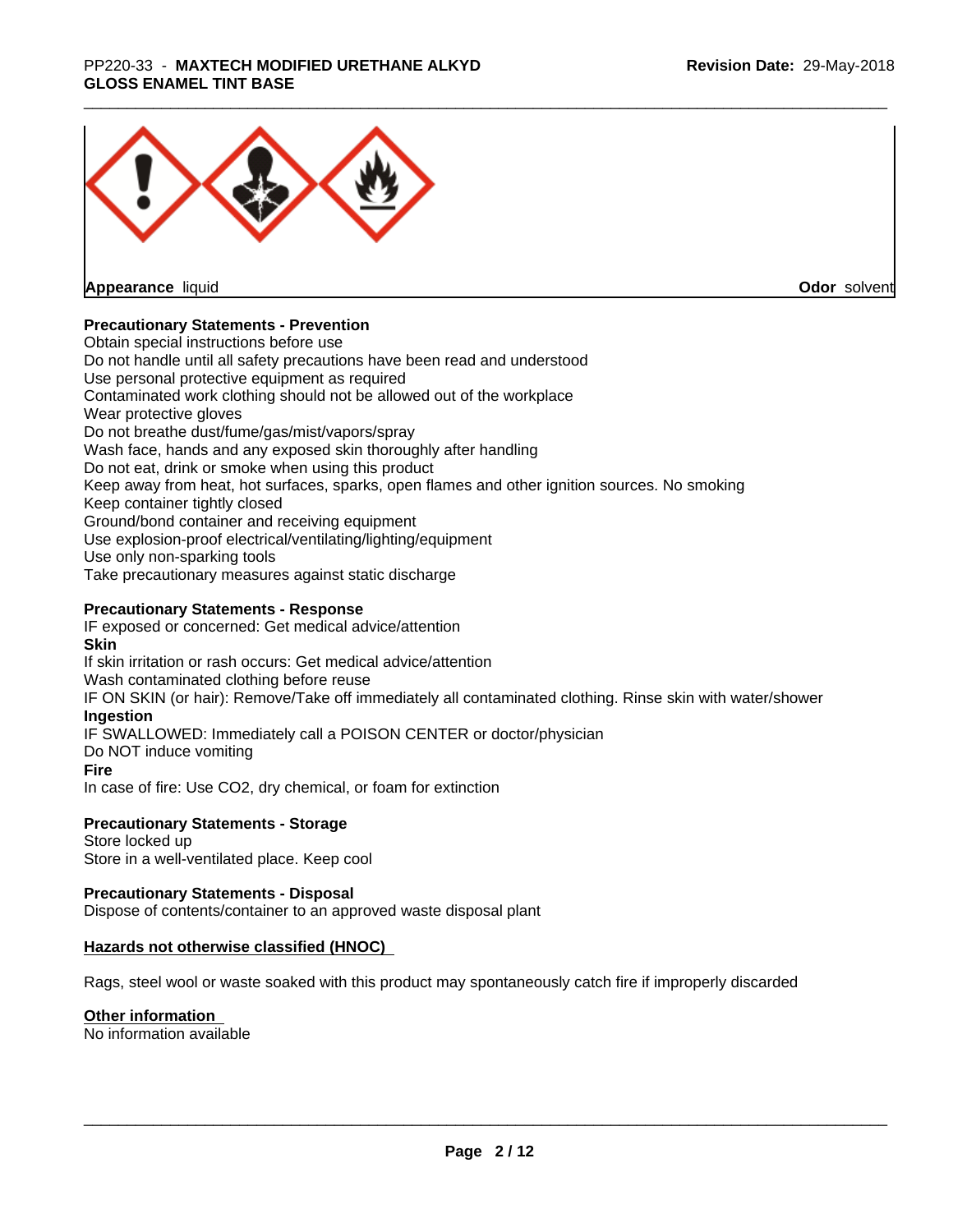## **3. COMPOSITION/INFORMATION ON INGREDIENTS**

| <b>Chemical name</b>                       | <b>CAS No.</b> | Weight-% |
|--------------------------------------------|----------------|----------|
| Stoddard solvent                           | 8052-41-3      | 25       |
| Titanium dioxide                           | 13463-67-7     | 20       |
| Limestone                                  | 1317-65-3      | 10       |
| Kaolin                                     | 1332-58-7      | 10       |
| Solvent naphtha, petroleum, light aromatic | 64742-95-6     |          |
| 1,2,4-Trimethylbenzene                     | 95-63-6        |          |
| Cobalt bis(2-ethylhexanoate)               | 136-52-7       | 0.5      |
| Methyl ethyl ketoxime                      | 96-29-7        | 0.5      |
| Ethyl benzene                              | $100 - 41 - 4$ | 0.5      |

|                                                  | 4. FIRST AID MEASURES                                                                                                                                                                                                               |
|--------------------------------------------------|-------------------------------------------------------------------------------------------------------------------------------------------------------------------------------------------------------------------------------------|
| <b>General Advice</b>                            | If symptoms persist, call a physician. Show this safety data sheet to the doctor in<br>attendance.                                                                                                                                  |
| <b>Eye Contact</b>                               | Immediately flush with plenty of water. After initial flushing, remove any contact<br>lenses and continue flushing for at least 15 minutes. Keep eye wide open while<br>rinsing. If symptoms persist, call a physician.             |
| <b>Skin Contact</b>                              | Wash off immediately with soap and plenty of water while removing all<br>contaminated clothes and shoes. If skin irritation persists, call a physician. Wash<br>clothing before reuse. Destroy contaminated articles such as shoes. |
| <b>Inhalation</b>                                | Move to fresh air. If symptoms persist, call a physician.<br>If not breathing, give artificial respiration. Call a physician immediately.                                                                                           |
| Ingestion                                        | Clean mouth with water and afterwards drink plenty of water. Do not induce<br>vomiting without medical advice. Never give anything by mouth to an unconscious<br>person. Consult a physician.                                       |
| <b>Protection Of First-Aiders</b>                | Use personal protective equipment.                                                                                                                                                                                                  |
| <b>Most Important</b><br><b>Symptoms/Effects</b> | May cause allergic skin reaction.                                                                                                                                                                                                   |
| <b>Notes To Physician</b>                        | Treat symptomatically.                                                                                                                                                                                                              |
|                                                  |                                                                                                                                                                                                                                     |

# **5. FIRE-FIGHTING MEASURES**

| <b>Suitable Extinguishing Media</b>                                    | Foam, dry powder or water. Use extinguishing measures<br>that are appropriate to local circumstances and the<br>surrounding environment.     |
|------------------------------------------------------------------------|----------------------------------------------------------------------------------------------------------------------------------------------|
| <b>Protective Equipment And Precautions For</b><br><b>Firefighters</b> | As in any fire, wear self-contained breathing apparatus<br>pressure-demand, MSHA/NIOSH (approved or equivalent)<br>and full protective gear. |
| <b>Specific Hazards Arising From The Chemical</b>                      | Combustible material. Closed containers may rupture if<br>exposed to fire or extreme heat. Keep product and empty                            |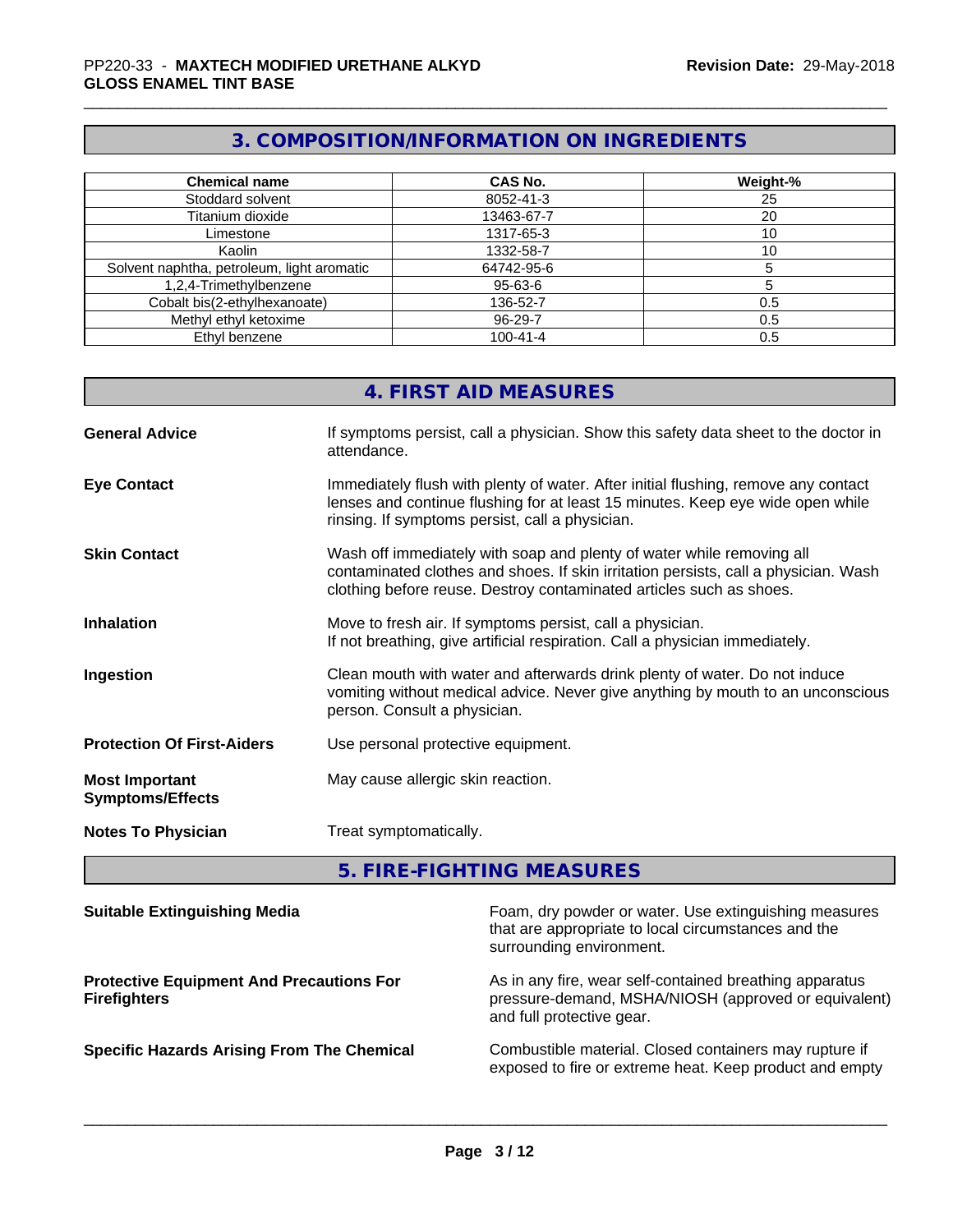|                                                                                  | container away from heat and sources of ignition. Thermal<br>decomposition can lead to release of irritating gases and<br>vapors. |
|----------------------------------------------------------------------------------|-----------------------------------------------------------------------------------------------------------------------------------|
| <b>Sensitivity To Mechanical Impact</b>                                          | No                                                                                                                                |
| <b>Sensitivity To Static Discharge</b>                                           | Yes                                                                                                                               |
| <b>Flash Point Data</b><br>Flash Point (°F)<br>Flash Point (°C)<br><b>Method</b> | 104<br>40<br><b>PMCC</b>                                                                                                          |
| <b>Flammability Limits In Air</b>                                                |                                                                                                                                   |
| Lower flammability limit:<br><b>Upper flammability limit:</b>                    | Not available<br>Not available                                                                                                    |
| Health: 1<br><b>Flammability: 2</b><br><b>NFPA</b>                               | <b>Instability: 0</b><br><b>Special: Not Applicable</b>                                                                           |
| <b>NFPA Legend</b><br>0 - Not Hazardous                                          |                                                                                                                                   |

- 1 Slightly
- 2 Moderate
- 3 High
- 4 Severe

*The ratings assigned are only suggested ratings, the contractor/employer has ultimate responsibilities for NFPA ratings where this system is used.*

*Additional information regarding the NFPA rating system is available from the National Fire Protection Agency (NFPA) at www.nfpa.org.*

## **6. ACCIDENTAL RELEASE MEASURES**

| <b>Personal Precautions</b>      | Use personal protective equipment. Remove all sources of ignition.                                                                                                                                                                                                                                                                                                                            |  |  |
|----------------------------------|-----------------------------------------------------------------------------------------------------------------------------------------------------------------------------------------------------------------------------------------------------------------------------------------------------------------------------------------------------------------------------------------------|--|--|
| <b>Other Information</b>         | Prevent further leakage or spillage if safe to do so. Do not allow material to<br>contaminate ground water system. Prevent product from entering drains. Do not<br>flush into surface water or sanitary sewer system. Local authorities should be<br>advised if significant spillages cannot be contained.                                                                                    |  |  |
| <b>Environmental precautions</b> | See Section 12 for additional Ecological Information.                                                                                                                                                                                                                                                                                                                                         |  |  |
| <b>Methods for Cleaning Up</b>   | Dam up. Soak up with inert absorbent material. Pick up and transfer to properly<br>labeled containers. Clean contaminated surface thoroughly.                                                                                                                                                                                                                                                 |  |  |
|                                  | 7. HANDLING AND STORAGE                                                                                                                                                                                                                                                                                                                                                                       |  |  |
| <b>Handling</b>                  | Use only in area provided with appropriate exhaust ventilation. Do not breathe<br>vapors or spray mist. Wear personal protective equipment. Take precautionary<br>measures against static discharges. To avoid ignition of vapors by static electricity<br>discharge, all metal parts of the equipment must be grounded. Keep away from<br>open flames, hot surfaces and sources of ignition. |  |  |

**Storage** Keep containers tightly closed in a dry, cool and well-ventilated place. Keep away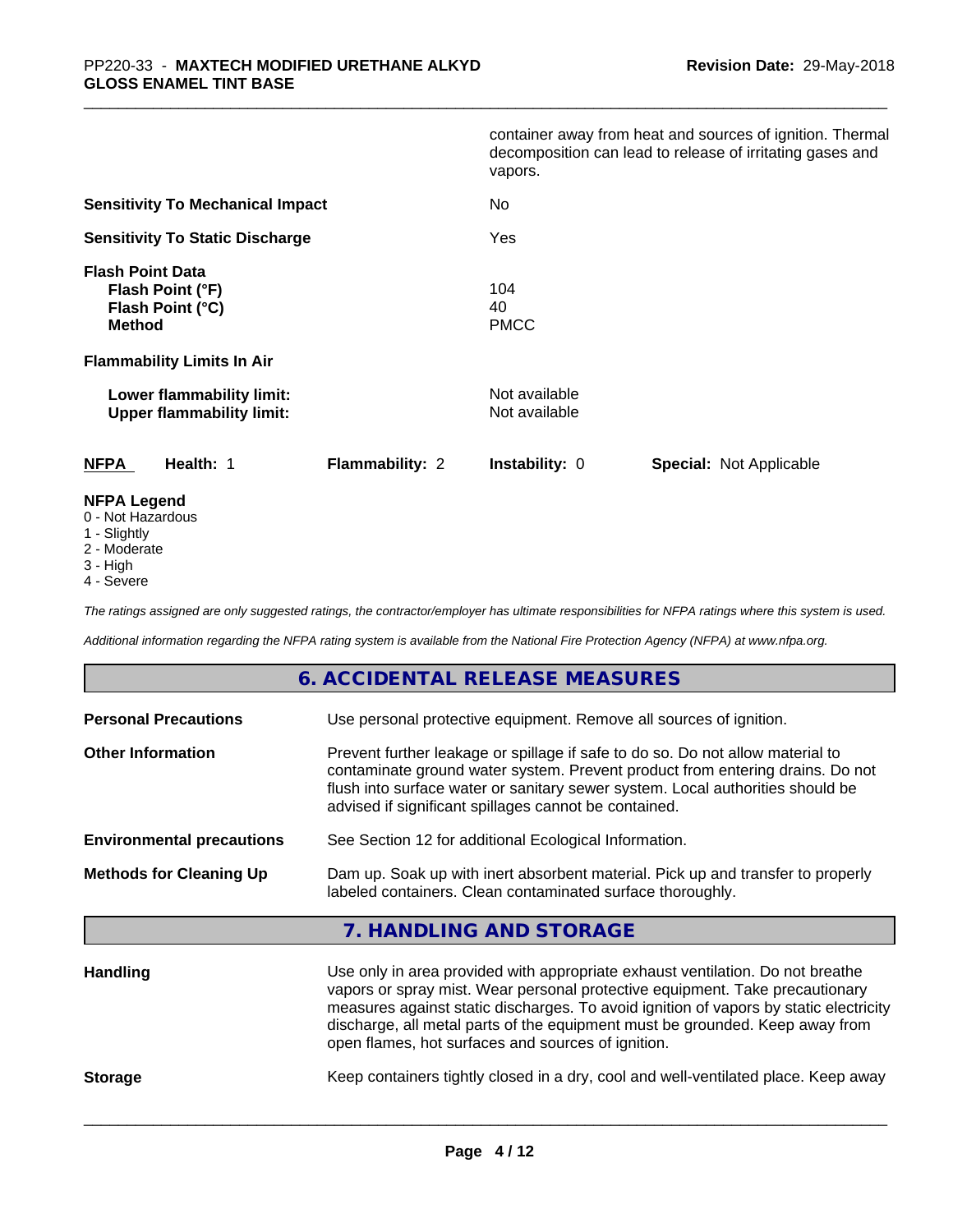from heat. Keep away from open flames, hot surfaces and sources of ignition. Keep in properly labeled containers. Keep out of the reach of children.

 **DANGER** - Rags, steel wool or waste soaked with this product may spontaneously catch fire if improperly discarded. Immediately after use, place rags, steel wool or waste in a sealed water-filled metal container.

**Incompatible Materials Incompatible with strong acids and bases and strong oxidizing agents.** 

## **8. EXPOSURE CONTROLS / PERSONAL PROTECTION**

#### **Exposure Limits**

| <b>Chemical name</b> | <b>ACGIH TLV</b>           | <b>OSHA PEL</b>              |
|----------------------|----------------------------|------------------------------|
| Stoddard solvent     | 100 ppm - TWA              | 500 ppm - TWA                |
|                      |                            | 2900 mg/m <sup>3</sup> - TWA |
| Titanium dioxide     | 10 mg/m <sup>3</sup> - TWA | 15 mg/m <sup>3</sup> - TWA   |
| Limestone            | N/E                        | 15 mg/m <sup>3</sup> - TWA   |
|                      |                            | $5 \text{ mg/m}^3$ - TWA     |
| Kaolin               | 2 mg/m <sup>3</sup> - TWA  | 15 mg/m <sup>3</sup> - TWA   |
|                      |                            | $5 \text{ mg/m}^3$ - TWA     |
| Ethyl benzene        | 20 ppm - TWA               | 100 ppm - TWA                |
|                      |                            | 435 mg/m <sup>3</sup> - TWA  |

#### **Legend**

ACGIH - American Conference of Governmental Industrial Hygienists Exposure Limits OSHA - Occupational Safety & Health Administration Exposure Limits N/E - Not Established

**Engineering Measures** Ensure adequate ventilation, especially in confined areas.

## **Personal Protective Equipment**

| <b>Eye/Face Protection</b><br><b>Skin Protection</b><br><b>Respiratory Protection</b> | Safety glasses with side-shields.<br>Long sleeved clothing. Protective gloves.<br>In operations where exposure limits are exceeded, use a NIOSH approved<br>respirator that has been selected by a technically qualified person for the specific<br>work conditions. When spraying the product or applying in confined areas, wear a<br>NIOSH approved respirator specified for paint spray or organic vapors. |
|---------------------------------------------------------------------------------------|----------------------------------------------------------------------------------------------------------------------------------------------------------------------------------------------------------------------------------------------------------------------------------------------------------------------------------------------------------------------------------------------------------------|
| <b>Hygiene Measures</b>                                                               | Avoid contact with skin, eyes and clothing. Remove and wash contaminated<br>clothing before re-use. Wash thoroughly after handling. When using do not eat,<br>drink or smoke.                                                                                                                                                                                                                                  |

## **9. PHYSICAL AND CHEMICAL PROPERTIES**

- **Appearance** liquid **Density (lbs/gal)** 9.65 - 9.75<br> **Specific Gravity** 1.15 - 1.17 **Specific Gravity**
- **Odor** solvent **Odor Threshold No information available No information available pH pH**  $\blacksquare$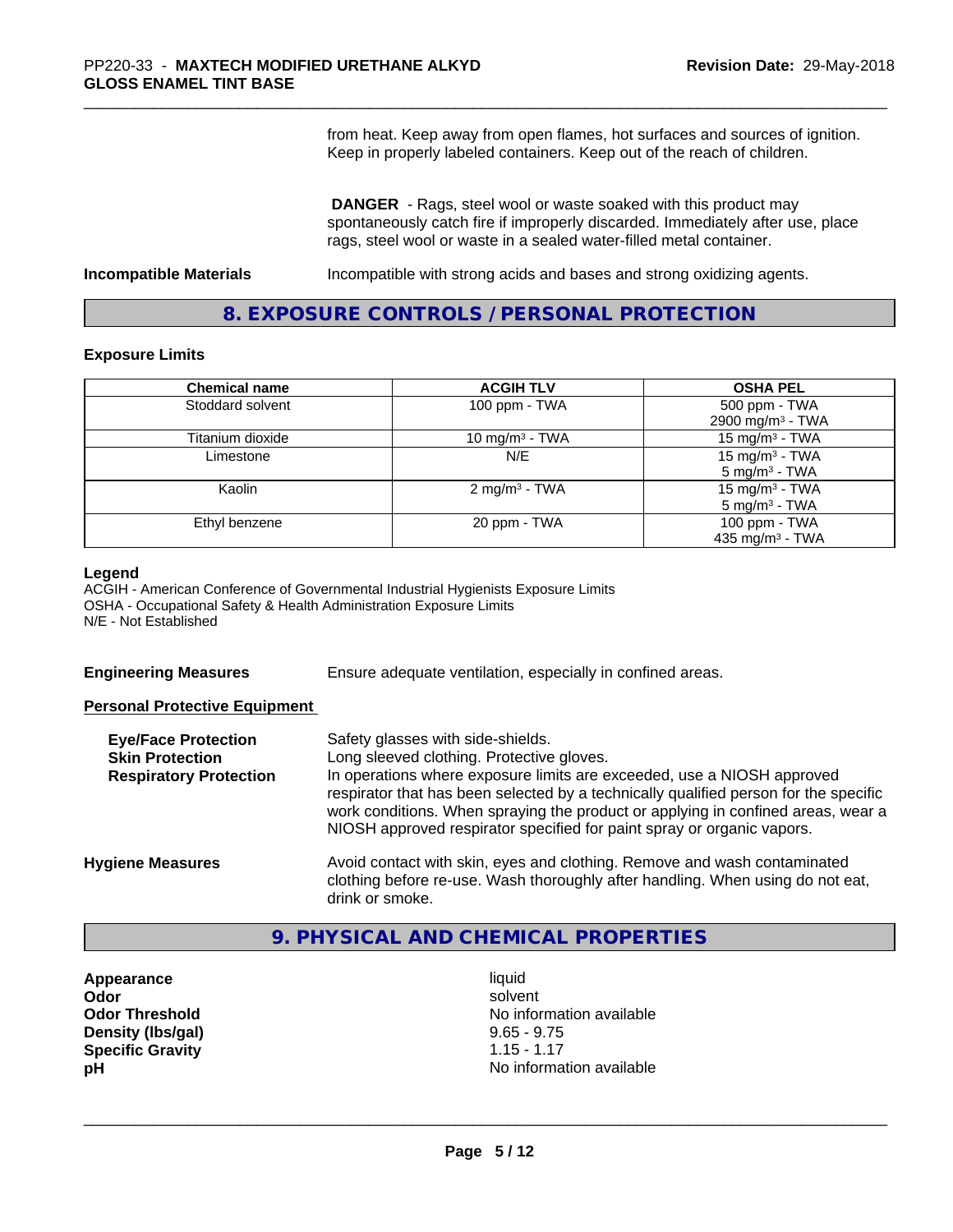**Viscosity (cps)** <br> **Viscosity (cps)** <br> **Solubility(ies)** <br> **Solubility(ies)** <br> **No** information available **Solubility(ies)**<br> **No information available**<br> **Water solubility**<br> **Water solubility Evaporation Rate No information available No information available Vapor pressure @20 °C (kPa)** No information available **Vapor density Vapor** density **Wt. % Solids** 65 - 75 **Vol. % Solids** 50 - 60 Wt. % Volatiles **Vol. % Volatiles** 40 - 50 **VOC Regulatory Limit (g/L)** <340 **Boiling Point (°F)** 279 **Boiling Point (°C)** 137<br> **Freezing Point (°F)** No i **Freezing Point (°C)** No information available **Flash Point (°F)** 104<br> **Flash Point (°C)** 104<br>
104 **Flash Point (°C) Method** PMCC **Flammability (solid, gas)** Not applicable **Upper flammability limit:** No information available **Lower flammability limit:** No information available **Lower** flammability limit: **Autoignition Temperature (°F)** No information available **Autoignition Temperature (°C)** No information available **Decomposition Temperature (°F)** No information available **Decomposition Temperature (°C)**<br> **Partition coefficient**<br> **Partition coefficient**<br> **No** information available

**No information available No information available No information available** 

## **10. STABILITY AND REACTIVITY**

| <b>Reactivity</b>                       | Not Applicable                                                                           |
|-----------------------------------------|------------------------------------------------------------------------------------------|
| <b>Chemical Stability</b>               | Stable under normal conditions. Hazardous polymerisation<br>does not occur.              |
| <b>Conditions to avoid</b>              | Keep away from open flames, hot surfaces, static<br>electricity and sources of ignition. |
| <b>Incompatible Materials</b>           | Incompatible with strong acids and bases and strong<br>oxidizing agents.                 |
| <b>Hazardous Decomposition Products</b> | Thermal decomposition can lead to release of irritating<br>gases and vapors.             |
| Possibility of hazardous reactions      | None under normal conditions of use.                                                     |

## **11. TOXICOLOGICAL INFORMATION**

**Product Information**

## **Information on likely routes of exposure**

**Principal Routes of Exposure** Eye contact, skin contact and inhalation.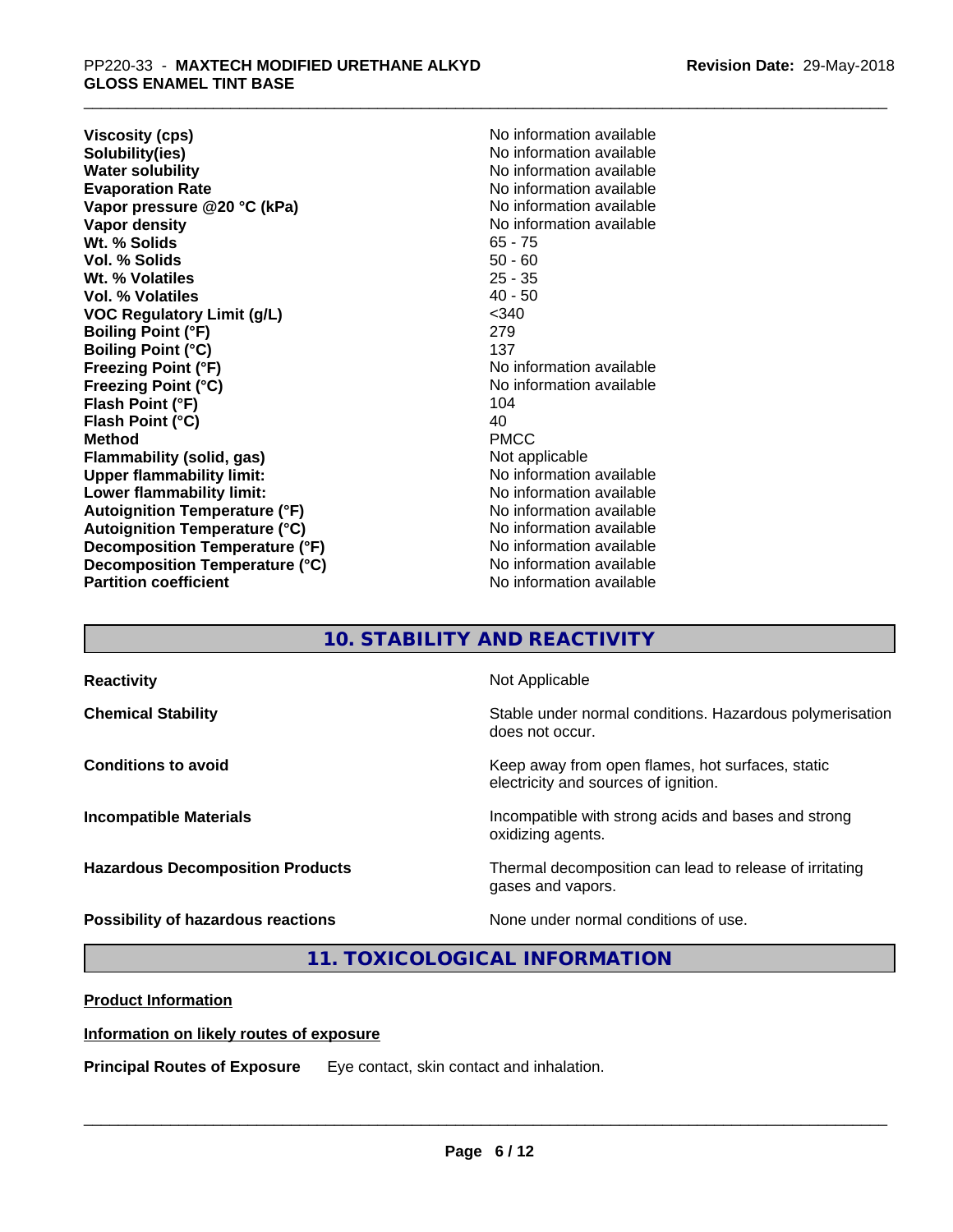## **Acute Toxicity**

| <b>Product Information</b>      | Repeated or prolonged exposure to organic solvents may lead to permanent brain<br>and nervous system damage. Intentional misuse by deliberately concentrating and<br>inhaling vapors may be harmful or fatal.                        |
|---------------------------------|--------------------------------------------------------------------------------------------------------------------------------------------------------------------------------------------------------------------------------------|
|                                 | Symptoms related to the physical, chemical and toxicological characteristics                                                                                                                                                         |
| <b>Symptoms</b>                 | No information available.                                                                                                                                                                                                            |
|                                 | Delayed and immediate effects as well as chronic effects from short and long-term exposure                                                                                                                                           |
| Eye contact                     | Contact with eyes may cause irritation.                                                                                                                                                                                              |
| <b>Skin contact</b>             | May cause skin irritation and/or dermatitis. Prolonged skin contact may defat the<br>skin and produce dermatitis.                                                                                                                    |
| Ingestion                       | Ingestion may cause irritation to mucous membranes. Small amounts of this<br>product aspirated into the respiratory system during ingestion or vomiting may<br>cause mild to severe pulmonary injury, possibly progressing to death. |
| <b>Inhalation</b>               | High vapor / aerosol concentrations are irritating to the eyes, nose, throat and<br>lungs and may cause headaches, dizziness, drowsiness, unconsciousness, and<br>other central nervous system effects.                              |
| <b>Sensitization</b>            | May cause an allergic skin reaction.                                                                                                                                                                                                 |
| <b>Neurological Effects</b>     | No information available.                                                                                                                                                                                                            |
| <b>Mutagenic Effects</b>        | No information available.                                                                                                                                                                                                            |
| <b>Reproductive Effects</b>     | No information available.                                                                                                                                                                                                            |
| <b>Developmental Effects</b>    | No information available.                                                                                                                                                                                                            |
| <b>Target organ effects</b>     | No information available.                                                                                                                                                                                                            |
| <b>STOT - repeated exposure</b> | No information available.                                                                                                                                                                                                            |
| <b>STOT - single exposure</b>   | No information available.                                                                                                                                                                                                            |
| Other adverse effects           | No information available.                                                                                                                                                                                                            |
| <b>Aspiration Hazard</b>        | May be harmful if swallowed and enters airways. Small amounts of this product<br>aspirated into the respiratory system during ingestion or vomiting may cause mild<br>to severe pulmonary injury, possibly progressing to death.     |

## **Numerical measures of toxicity**

**The following values are calculated based on chapter 3.1 of the GHS document**

| ATEmix (oral)                                   | 46794 mg/kg |
|-------------------------------------------------|-------------|
| <b>ATEmix (dermal)</b>                          | 73623 mg/kg |
| <b>ATEmix (inhalation-dust/mist)</b> 128.7 mg/L |             |

## **Component Information**

#### **Acute Toxicity**

Stoddard solvent LD50 Oral: > 5,000 mg/kg (Rat) LD50 Dermal: > 3160 mg/kg (Rabbit) LC50 Inhalation (Vapor): > 6.1 mg/L (Rat) Titanium dioxide LD50 Oral: > 10000 mg/kg (Rat) Kaolin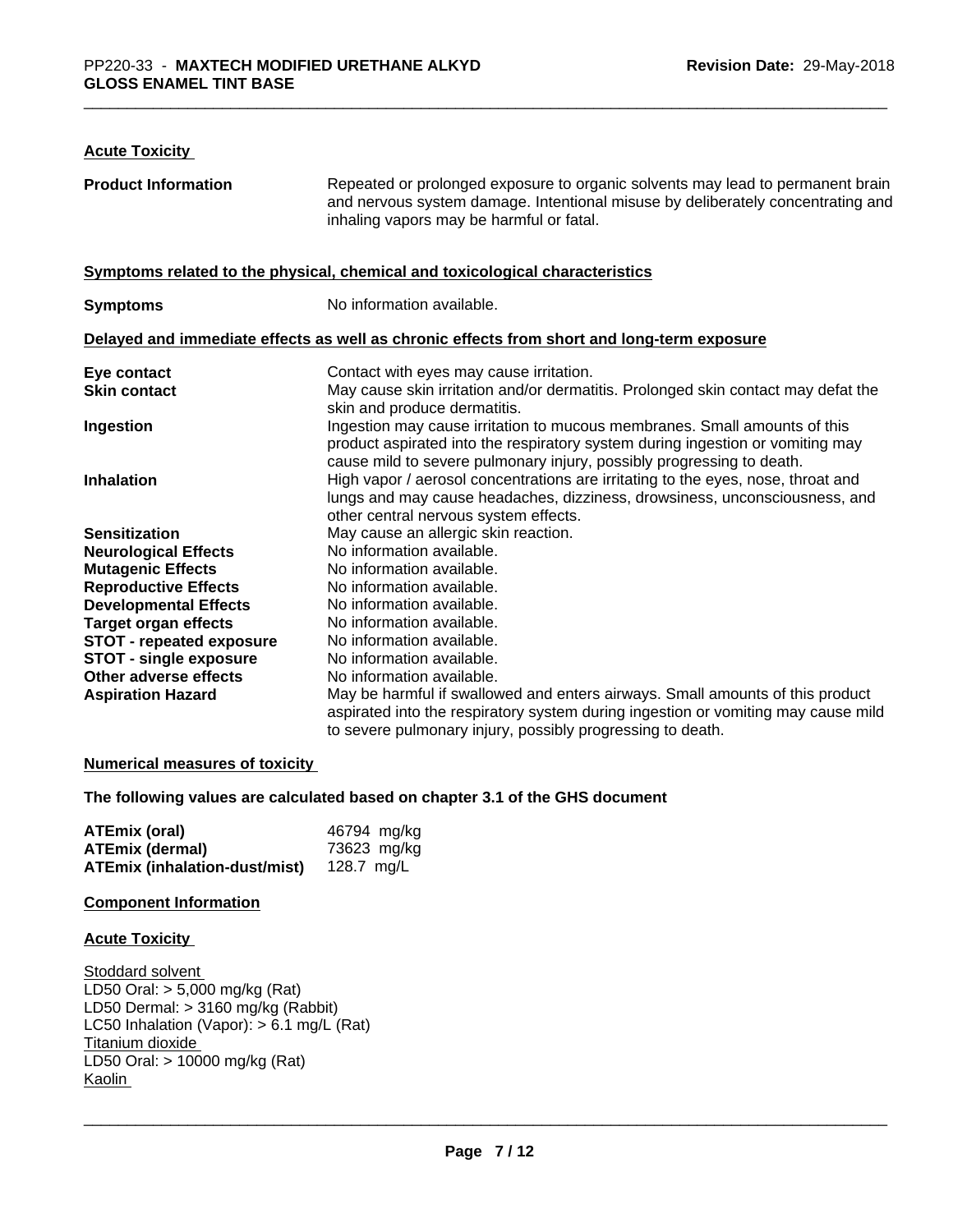## \_\_\_\_\_\_\_\_\_\_\_\_\_\_\_\_\_\_\_\_\_\_\_\_\_\_\_\_\_\_\_\_\_\_\_\_\_\_\_\_\_\_\_\_\_\_\_\_\_\_\_\_\_\_\_\_\_\_\_\_\_\_\_\_\_\_\_\_\_\_\_\_\_\_\_\_\_\_\_\_\_\_\_\_\_\_\_\_\_\_\_\_\_ PP220-33 - **MAXTECH MODIFIED URETHANE ALKYD GLOSS ENAMEL TINT BASE**

LD50 Oral: > 5000 mg/kg (Rat) Solvent naphtha, petroleum, light aromatic LD50 Oral: 8400 mg/kg (Rat) 1,2,4-Trimethylbenzene LD50 Oral: 5000 mg/kg (Rat) LC50 Inhalation (Vapor): 18000 mg/m<sup>3</sup> (Rat, 4 hr.) Methyl ethyl ketoxime LD50 Oral: 930 mg/kg (Rat) LD50 Dermal: 200 µL/kg (Rabbit) LC50 Inhalation (Vapor): > 4.8 mg/L (Rat) Ethyl benzene LD50 Oral: mg/kg (Rat) LD50 Dermal: > mg/kg (Rabbit) LC50 Inhalation (Vapor): mg/m<sup>3</sup> (Rat, 2 hr.)

## **Carcinogenicity**

*The information below indicateswhether each agency has listed any ingredient as a carcinogen:.*

| <b>Chemical name</b>         | <b>IARC</b>         | <b>NTP</b> | <b>OSHA</b> |
|------------------------------|---------------------|------------|-------------|
|                              | 2B - Possible Human |            | Listed      |
| Titanium dioxide             | Carcinogen          |            |             |
|                              | 2B - Possible Human |            | Listed      |
| Cobalt bis(2-ethylhexanoate) | Carcinogen          |            |             |
|                              | 2B - Possible Human |            | Listed      |
| Ethyl benzene                | Carcinogen          |            |             |

• Although IARC has classified titanium dioxide as possibly carcinogenic to humans (2B), their summary concludes: "No significant exposure to titanium dioxide is thought to occur during the use of products in which titanium dioxide is bound to other materials, such as paint."

• Cobalt and cobalt compounds are listed as possible human carcinogens by IARC (2B). However, there is inadequate evidence of the carcinogenicity of cobalt and cobalt compounds in humans.

## **Legend**

IARC - International Agency for Research on Cancer NTP - National Toxicity Program OSHA - Occupational Safety & Health Administration

## **12. ECOLOGICAL INFORMATION**

## **Ecotoxicity Effects**

The environmental impact of this product has not been fully investigated.

## **Product Information**

## **Acute Toxicity to Fish**

No information available

## **Acute Toxicity to Aquatic Invertebrates**

No information available

## **Acute Toxicity to Aquatic Plants**

No information available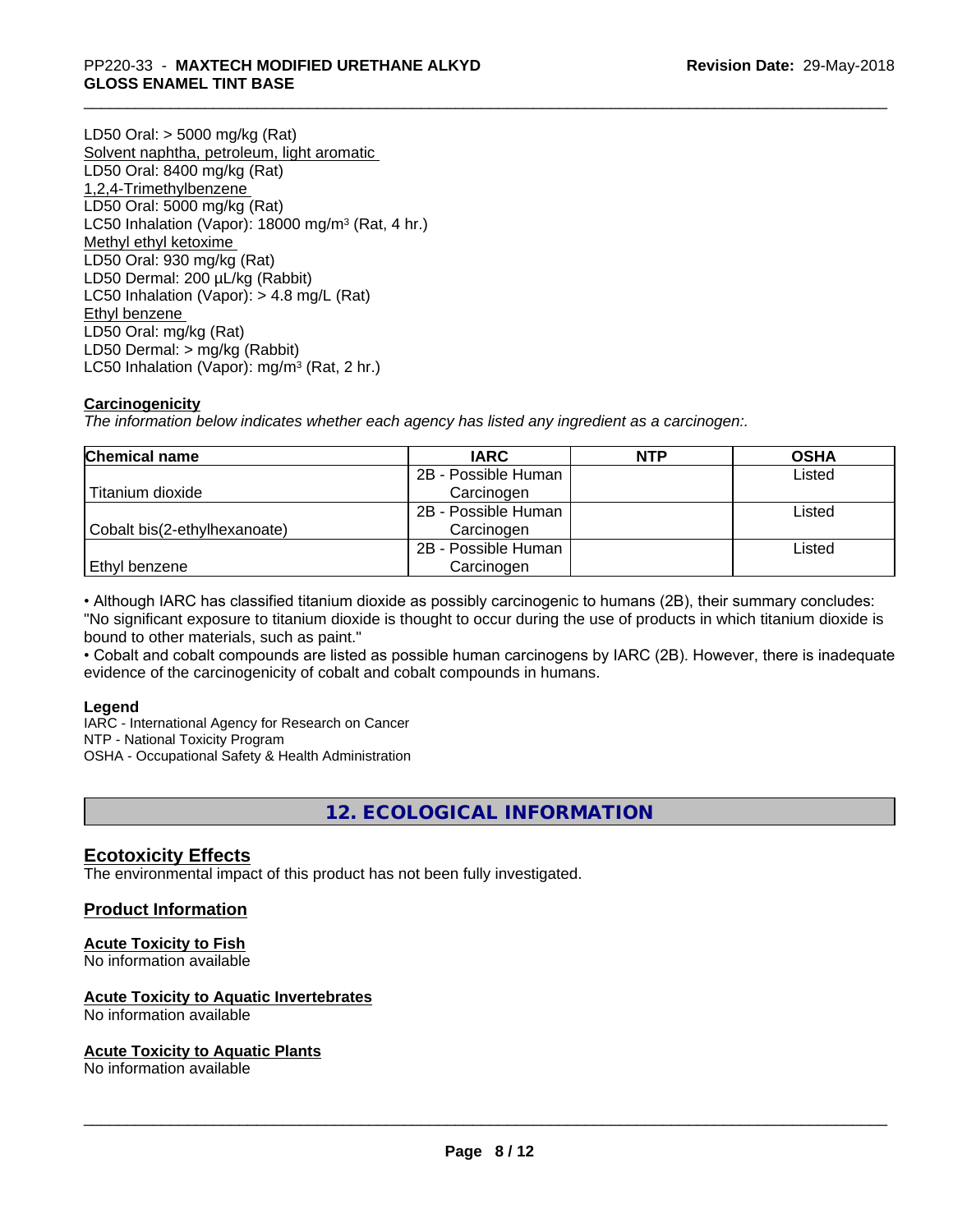## **Persistence / Degradability**

No information available.

## **Bioaccumulation**

No information available.

## **Mobility in Environmental Media**

No information available.

**Ozone** No information available

## **Component Information**

## **Acute Toxicity to Fish**

Titanium dioxide  $LC50: > 1000$  mg/L (Fathead Minnow - 96 hr.) Methyl ethyl ketoxime LC50: 48 mg/L (Bluegill sunfish - 96 hr.) Ethyl benzene LC50: 12.1 mg/L (Fathead Minnow - 96 hr.)

## **Acute Toxicity to Aquatic Invertebrates**

Methyl ethyl ketoxime EC50: 750 mg/L (Daphnia magna - 48 hr.) Ethyl benzene EC50: 1.8 mg/L (Daphnia magna - 48 hr.)

## **Acute Toxicity to Aquatic Plants**

Ethyl benzene EC50: 4.6 mg/L (Green algae (Scenedesmus subspicatus), 72 hrs.)

|                                | 13. DISPOSAL CONSIDERATIONS                                                                                                                                                                                               |
|--------------------------------|---------------------------------------------------------------------------------------------------------------------------------------------------------------------------------------------------------------------------|
| <b>Waste Disposal Method</b>   | Dispose of in accordance with federal, state, and local regulations. Local<br>requirements may vary, consult your sanitation department or state-designated<br>environmental protection agency for more disposal options. |
| <b>Empty Container Warning</b> | Emptied containers may retain product residue. Follow label warnings even after<br>container is emptied. Residual vapors may explode on ignition.                                                                         |
|                                | 14. TRANSPORT INFORMATION                                                                                                                                                                                                 |

#### **DOT**

**Proper Shipping Name** PAINT **Hazard class** 3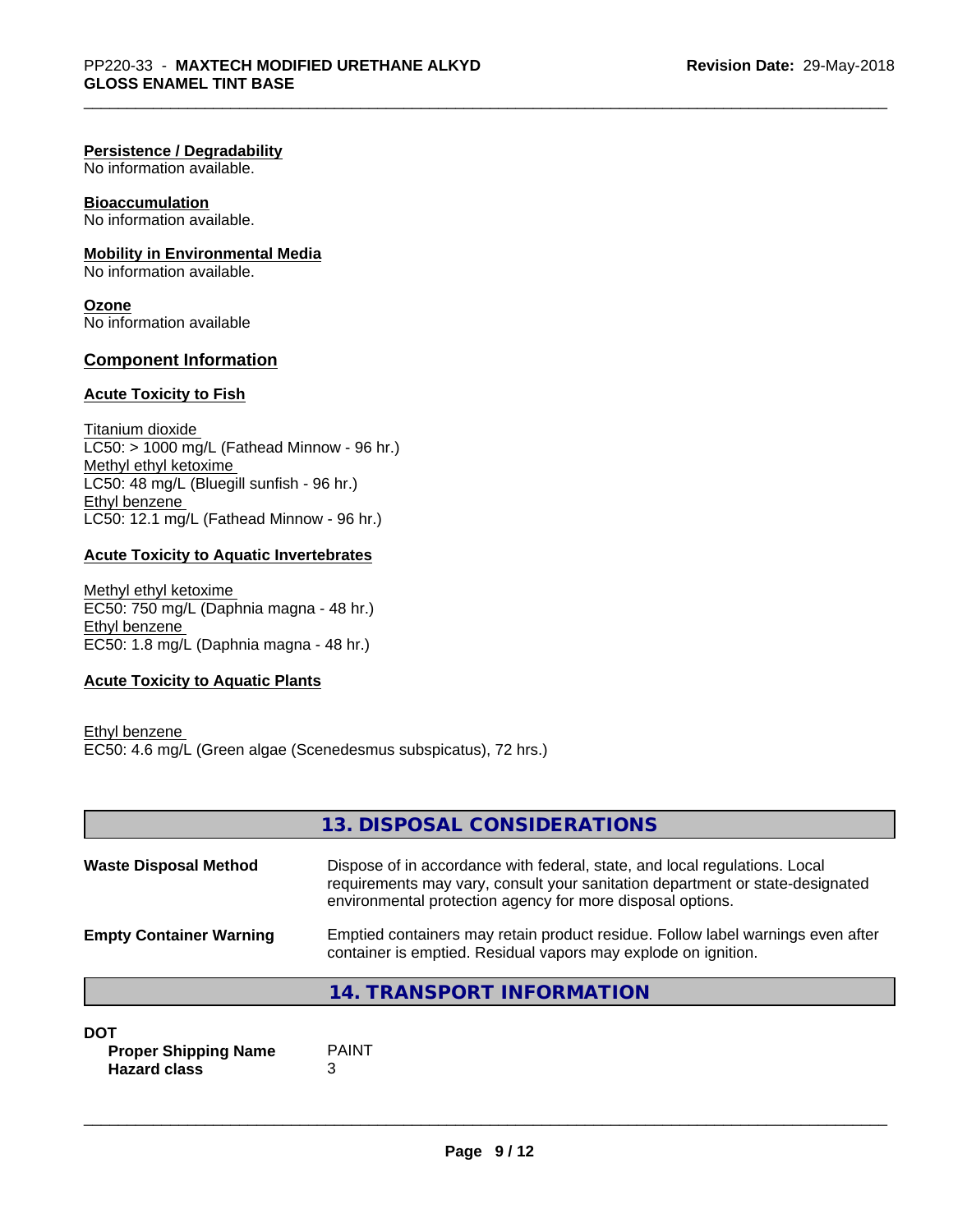| UN-No.               | UN1263                                                     |
|----------------------|------------------------------------------------------------|
| <b>Packing Group</b> | Ш                                                          |
| <b>Description</b>   | UN1263, PAINT, 3, III, Marine Pollutant (Stoddard solvent) |

In the US this material may be reclassified as a Combustible Liquid and is not regulated in containers of less than 119 gallons (450 liters) via surface transportation (refer to 49CFR173.120(b)(2) for further information).

| <b>ICAO/IATA</b> | Contact the preparer for further information. |
|------------------|-----------------------------------------------|
|                  |                                               |

| IMDG / IMO | Contact the preparer for further information. |  |
|------------|-----------------------------------------------|--|
|------------|-----------------------------------------------|--|

## **15. REGULATORY INFORMATION**

## **International Inventories**

| <b>TSCA: United States</b> | Yes - All components are listed or exempt. |
|----------------------------|--------------------------------------------|
| <b>DSL: Canada</b>         | Yes - All components are listed or exempt. |

## **Federal Regulations**

#### **SARA 311/312 hazardous categorization**

| Acute health hazard               | Yes |  |
|-----------------------------------|-----|--|
| Chronic Health Hazard             | Yes |  |
| Fire hazard                       | Yes |  |
| Sudden release of pressure hazard | Nο  |  |
| Reactive Hazard                   | N٥  |  |

## **SARA 313**

Section 313 of Title III of the Superfund Amendments and Reauthorization Act of 1986 (SARA). This product contains a chemical or chemicals which are subject to the reporting requirements of the Act and Title 40 of the Code of Federal Regulations, Part 372:

| Chemical name          | CAS No.  | Weight-% | <b>CERCLA/SARA 313</b><br>(de minimis concentration) |
|------------------------|----------|----------|------------------------------------------------------|
| 1,2,4-Trimethylbenzene | 95-63-6  |          |                                                      |
| Ethyl benzene          | 100-41-4 | 0.5      |                                                      |

#### **Clean Air Act,Section 112 Hazardous Air Pollutants (HAPs) (see 40 CFR 61)** This product contains the following HAPs:

| <b>Chemical name</b> | CAS No.  | Weight-% | <b>Hazardous Air Pollutant</b> |
|----------------------|----------|----------|--------------------------------|
| Ethyl benzene        | 100-41-4 | 0.5      | (HAP)<br>_isted                |

## **US State Regulations**

## **California Proposition 65**

**A** WARNING: Cancer and Reproductive Harm– www.P65warnings.ca.gov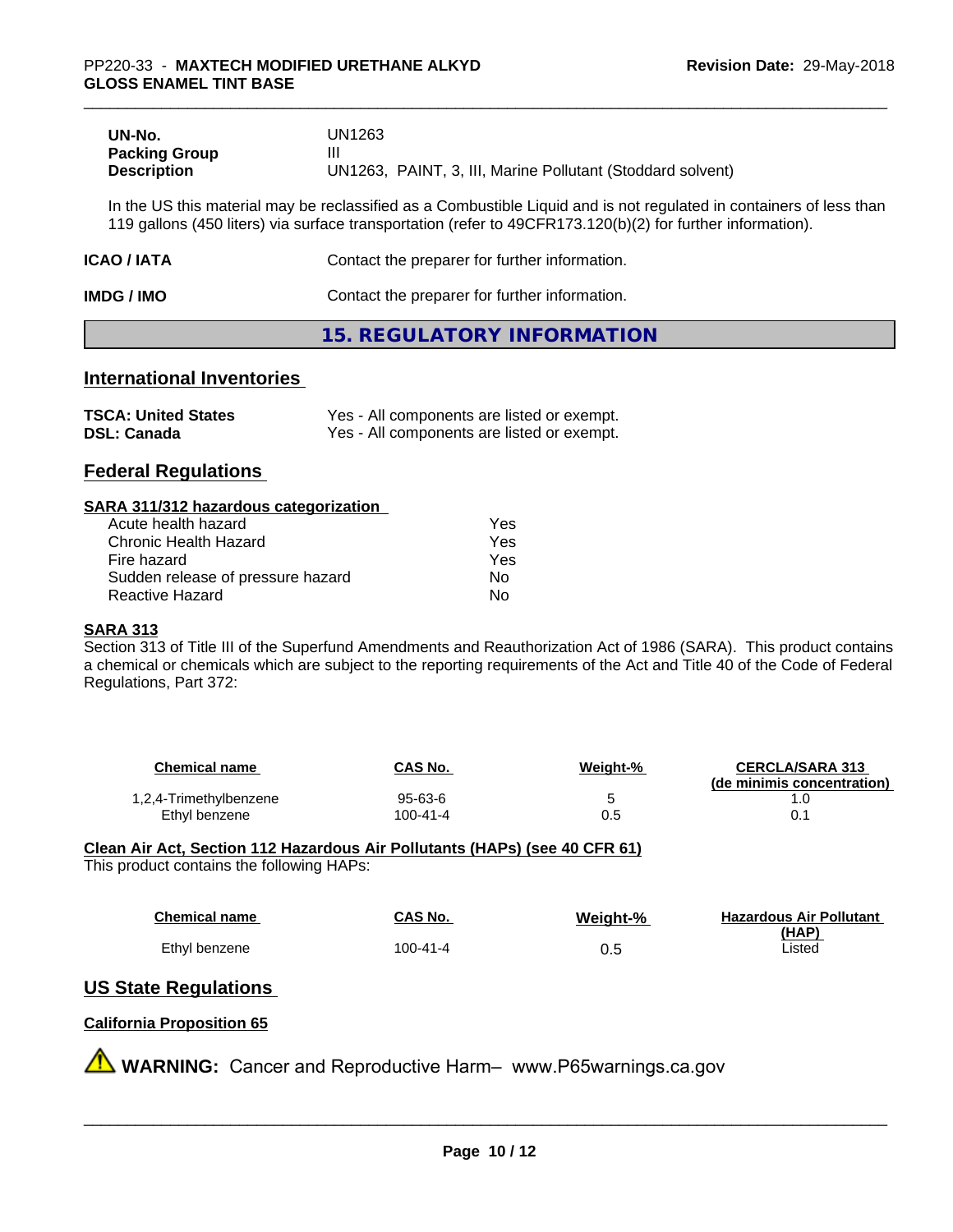#### **State Right-to-Know**

| <b>Chemical name</b>   | <b>Massachusetts</b> | <b>New Jersey</b> | Pennsylvania |
|------------------------|----------------------|-------------------|--------------|
| Stoddard solvent       |                      |                   |              |
| Titanium dioxide       |                      |                   |              |
| Limestone              |                      |                   |              |
| Kaolin                 |                      |                   |              |
| 1,2,4-Trimethylbenzene |                      |                   |              |

#### **Legend**

X - Listed

## **16. OTHER INFORMATION**

**HMIS** - **Health:** 1\* **Flammability:** 2 **Reactivity:** 0 **PPE:** -

#### **HMIS Legend**

- 0 Minimal Hazard
- 1 Slight Hazard
- 2 Moderate Hazard
- 3 Serious Hazard
- 4 Severe Hazard
- \* Chronic Hazard
- X Consult your supervisor or S.O.P. for "Special" handling instructions.

*Note: The PPE rating has intentionally been left blank. Choose appropriate PPE that will protect employees from the hazards the material will present under the actual normal conditions of use.*

*Caution: HMISÒ ratings are based on a 0-4 rating scale, with 0 representing minimal hazards or risks, and 4 representing significant hazards or risks. Although HMISÒ ratings are not required on MSDSs under 29 CFR 1910.1200, the preparer, has chosen to provide them. HMISÒ ratings are to be used only in conjunction with a fully implemented HMISÒ program by workers who have received appropriate HMISÒ training. HMISÒ is a registered trade and service mark of the NPCA. HMISÒ materials may be purchased exclusively from J. J. Keller (800) 327-6868.*

 **WARNING!** If you scrape, sand, or remove old paint, you may release lead dust. LEAD IS TOXIC. EXPOSURE TO LEAD DUST CAN CAUSE SERIOUS ILLNESS, SUCH AS BRAIN DAMAGE, ESPECIALLY IN CHILDREN. PREGNANT WOMEN SHOULD ALSO AVOID EXPOSURE.Wear a NIOSH approved respirator to control lead exposure. Clean up carefully with a HEPA vacuum and a wet mop. Before you start, find out how to protect yourself and your family by contacting the National Lead Information Hotline at 1-800-424-LEAD or log on to www.epa.gov/lead.

| <b>Prepared By</b>      | <b>Product Stewardship Department</b><br>Benjamin Moore & Co.<br>101 Paragon Drive<br>Montvale, NJ 07645<br>800-225-5554 |
|-------------------------|--------------------------------------------------------------------------------------------------------------------------|
| <b>Revision Date:</b>   | 29-May-2018                                                                                                              |
| <b>Revision Summary</b> | Not available                                                                                                            |

#### Disclaimer

The information contained herein is presented in good faith and believed to be accurate as of the effective date shown